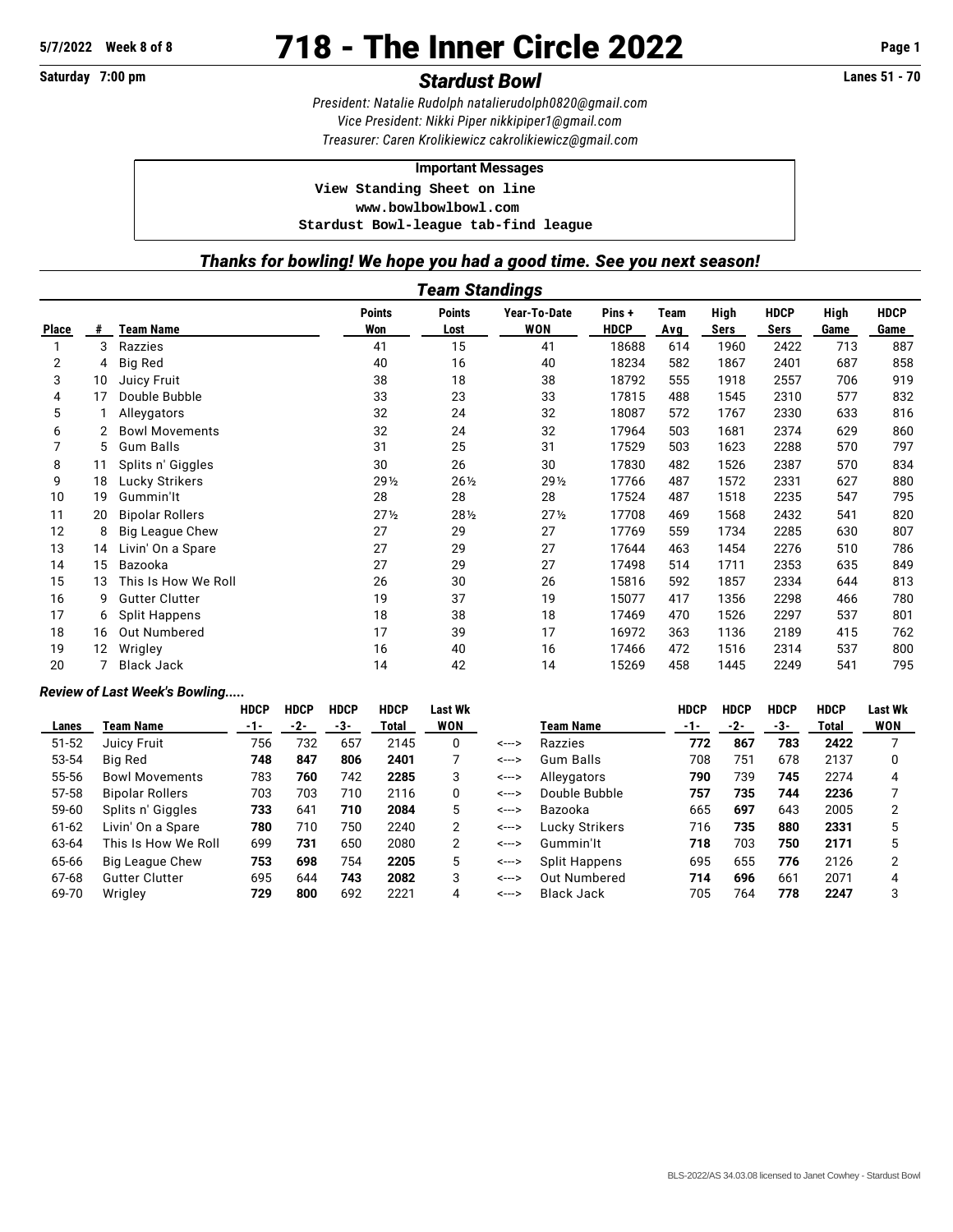**5/7/2022 Week 8 of 8 718 - The Inner Circle 2022 Page 2**

# *Last Week's Top Scores*

|       | Team Handicap Game |                      |      |              | Team Handicap Series   |             | <b>Team Scratch Game</b> |      | Team Scratch Series   |
|-------|--------------------|----------------------|------|--------------|------------------------|-------------|--------------------------|------|-----------------------|
| 880   | Lucky Strikers     |                      |      | 2422 Razzies |                        | 669 Big Red |                          |      | 1725 Alleygators      |
| 800   | Wrigley            |                      | 2285 |              | <b>Bowl Movements</b>  |             | 578 This Is How We Roll  |      | 1635 Big League Chew  |
| 780   | Livin' On a Spare  |                      | 2247 | Black Jack   |                        | 564         | Juicy Fruit              | 1489 | Double Bubble         |
|       |                    | <b>Handicap Game</b> |      |              | <b>Handicap Series</b> |             | <b>Scratch Game</b>      |      | <b>Scratch Series</b> |
| Men   |                    | 257 Frank Tranchita  |      | 687          | <b>Phil Priest</b>     | 238         | Brian Koczor             |      | 530 Dave Wherry       |
|       |                    | 240 Robert Kellerman |      | 655          | Alex Bonarirgo         | 188         | Tom Bonarirgo            |      | 483 Steve Gunn        |
|       |                    | 227 Ted Slavik       |      | 596          | Matt Smith             | 188         | Ethan Wozniak            |      | 455 Derek Hartmann    |
|       |                    |                      |      |              |                        | 173         | Mike Bonarirgo           |      |                       |
| Women |                    | 240 Roslin Parks     |      | 634          | Ashley Penkala         | 185         | Nikki Piper              |      | 456 Breanna White     |
|       | 221                | Judy Bonarirgo       |      | 598          | Becky Hartmann         | 153         | Bonnie Smith             | 427  | Tina Bonarigo         |
|       | 211                | Kristen Wozniak      |      | 565          | Dana Kellerman         | 150         | MaryAnn Wherry           | 359  | Linda Bonarirgo       |
|       | 211                | Cassandra Richardson |      |              |                        |             |                          |      |                       |

# *Season High Scores*

| Team Handicap Game |                       |                      |                              | <b>Team Handicap Series</b> |                                                                                       |                         | <b>Team Scratch Game</b> | <b>Team Scratch Series</b> |                       |                 |  |  |
|--------------------|-----------------------|----------------------|------------------------------|-----------------------------|---------------------------------------------------------------------------------------|-------------------------|--------------------------|----------------------------|-----------------------|-----------------|--|--|
| 919                | Juicy Fruit           |                      |                              | 2432 Bipolar Rollers        |                                                                                       | 713 Razzies             |                          | 1867                       | Big Red               |                 |  |  |
| 880                | Lucky Strikers        |                      | 2387                         | Splits n' Giggles           |                                                                                       | 644 This Is How We Roll |                          | 1767                       | Alleygators           |                 |  |  |
| 860                | <b>Bowl Movements</b> |                      | 2353                         | Bazooka                     |                                                                                       |                         | 630 Big League Chew      | 1623                       | Gum Balls             |                 |  |  |
|                    |                       |                      |                              |                             | Bowlers must have completed a minimum of 3 games to be eligible for any league award. |                         |                          |                            |                       |                 |  |  |
|                    |                       | <b>Handicap Game</b> |                              | <b>Handicap Series</b>      |                                                                                       |                         |                          | <b>Scratch Game</b>        | <b>Scratch Series</b> |                 |  |  |
| Men                |                       | 327 Tom Bonarirgo    |                              | 710                         | Mike Koczor                                                                           |                         | 247                      | Brian Koczor               |                       | 618 Phil Priest |  |  |
|                    |                       | 272 Zach Smith       |                              | 688                         | <b>Bill Smith</b>                                                                     |                         |                          | 244 Steve Gunn             | 617                   | Glen Freiburger |  |  |
|                    |                       | 266 Mike Bonarirgo   |                              | 687                         | Rick White                                                                            |                         | 227                      | Jim Bonarirgo              | 537                   | Derek Hartmann  |  |  |
| Women              | 269                   | Jenny Entwhizle      |                              | 750                         | Lindsay Dematteo                                                                      |                         |                          | 212 MaryAnn Wherry         | 508                   | Ashley Penkala  |  |  |
|                    |                       | 263 Nikki Piper      |                              | 666                         | Dee Koczor                                                                            |                         |                          | 203 Breanna White          | 499                   | Tina Bonarigo   |  |  |
|                    |                       | 246 Amy Koczar       | <b>Becky Connelly</b><br>662 |                             |                                                                                       |                         |                          | 182 Cheryl Fogarty         | 443                   | Judy Bonarirgo  |  |  |
|                    |                       |                      |                              |                             | <b>Individual High Averages</b>                                                       |                         |                          |                            |                       |                 |  |  |

|       |                                                 | <b>Team Rosters</b>  |                       |
|-------|-------------------------------------------------|----------------------|-----------------------|
| Women | 189.28 Glen Freiburger<br>152.13 Ashley Penkala | 150.19 Breanna White | 144.54 MaryAnn Wherry |
| Men   |                                                 | 186.58 Steve Gunn    | 182.87 Brian Koczor   |

|                 |                           |     |             |          |    |       |       |       |              | <b>High</b> | <b>High</b> | <b>HDCP</b> | <b>HDCP</b> |
|-----------------|---------------------------|-----|-------------|----------|----|-------|-------|-------|--------------|-------------|-------------|-------------|-------------|
| ID#             | Name                      | Avg | <b>HDCP</b> | Pins Gms |    | $-1-$ | $-2-$ | $-3-$ | <b>Total</b> | Game        | Sers        | Game        | Sers        |
| 1 - Alleygators |                           |     |             |          |    |       |       |       |              |             |             |             |             |
| 97              | <b>Lynn Priest</b>        | 109 | 72          | 2628     | 24 | 106   | 109   | 88    | 303          | 148         | 376         | 222         | 598         |
| 98              | <b>Margaret Brady</b>     | 99  | 80          | 1787     | 18 | a89   | a89   | a89   | 267          | 128         | 328         | 210         | 568         |
| 99              | Glen Freiburger           | 189 | 8           | 3407     | 18 | a179  | a179  | a179  | 537          | 231         | 617         | 234         | 641         |
| 100             | <b>Phil Priest</b>        | 175 | 20          | 4214     | 24 | 233   | 179   | 206   | 618          | 241         | 618         | 265         | 687         |
|                 | 2 - Bowl Movements        |     |             |          |    |       |       |       |              |             |             |             |             |
| 33              | Richard Bonarirgo         | 134 | 52          | 2818     | 21 | 137   | 159   | 117   | 413          | 168         | 432         | 227         | 591         |
| 34              | Laura Bonarirgo           | 105 | 76          | 316      | 3  |       |       |       | 0            | 117         | 316         | 193         | 544         |
| 35              | Alex Bonarirgo            | 129 | 56          | 3118     | 24 | 165   | 177   | 133   | 475          | 177         | 475         | 237         | 655         |
| 36              | Jenny Entwhizle           | 135 | 52          | 2848     | 21 | 120   | 100   | 116   | 336          | 203         | 482         | 269         | 657         |
| 127             | Zach LeFevre              | 119 | 64          | 2510     | 21 | 135   | 98    | 150   | 383          | 163         | 415         | 231         | 619         |
| 3 - Razzies     |                           |     |             |          |    |       |       |       |              |             |             |             |             |
| 13              | <b>Brian Koczor</b>       | 182 | 14          | 4206     | 23 | 223   | 238   | 174   | 635          | 247         | 635         | 272         | 696         |
| 14              | Ashley Penkala            | 152 | 38          | 2282     | 15 | 147   | 180   | 181   | 508          | 181         | 508         | 223         | 634         |
| 15              | Matt Smith                | 139 | 48          | 3339     | 24 | 117   | 176   | 153   | 446          | 182         | 473         | 237         | 647         |
| 16              | Zach Smith                | 141 | 47          | 3387     | 24 | 131   | 119   | 121   | 371          | 216         | 532         | 272         | 700         |
| 4 - Big Red     |                           |     |             |          |    |       |       |       |              |             |             |             |             |
| 21              | Judy Bonarirgo            | 124 | 60          | 2986     | 24 | 104   | 160   | 130   | 394          | 171         | 443         | 231         | 623         |
| 22              | MaryAnn Wherry            | 144 | 44          | 3469     | 24 | 147   | 150   | 129   | 426          | 212         | 468         | 249         | 612         |
| 23              | Dave Wherry               | 149 | 40          | 3580     | 24 | 145   | 204   | 181   | 530          | 204         | 530         | 248         | 662         |
| 24              | Tom Bonarirgo             | 165 | 28          | 3468     | 21 | 174   | 155   | 188   | 517          | 287         | 588         | 327         | 708         |
| 5 - Gum Balls   |                           |     |             |          |    |       |       |       |              |             |             |             |             |
| 10              | Becky Tranchita           | 118 | 65          | 2490     | 21 | 105   | 107   | 100   | 312          | 154         | 418         | 213         | 595         |
| 17              | <b>Brittany Tranchita</b> | 99  | 80          | 2099     | 21 | 86    | 89    | 85    | 260          | 141         | 350         | 222         | 593         |
| 9               | <b>Frank Tranchita</b>    | 147 | 42          | 3550     | 24 | 163   | 212   | 157   | 532          | 212         | 532         | 257         | 667         |
| 18              | Shane Colby               | 139 | 48          | 3336     | 24 | 122   | 111   | 104   | 337          | 180         | 454         | 225         | 604         |
|                 |                           |     |             |          |    |       |       |       |              |             |             |             |             |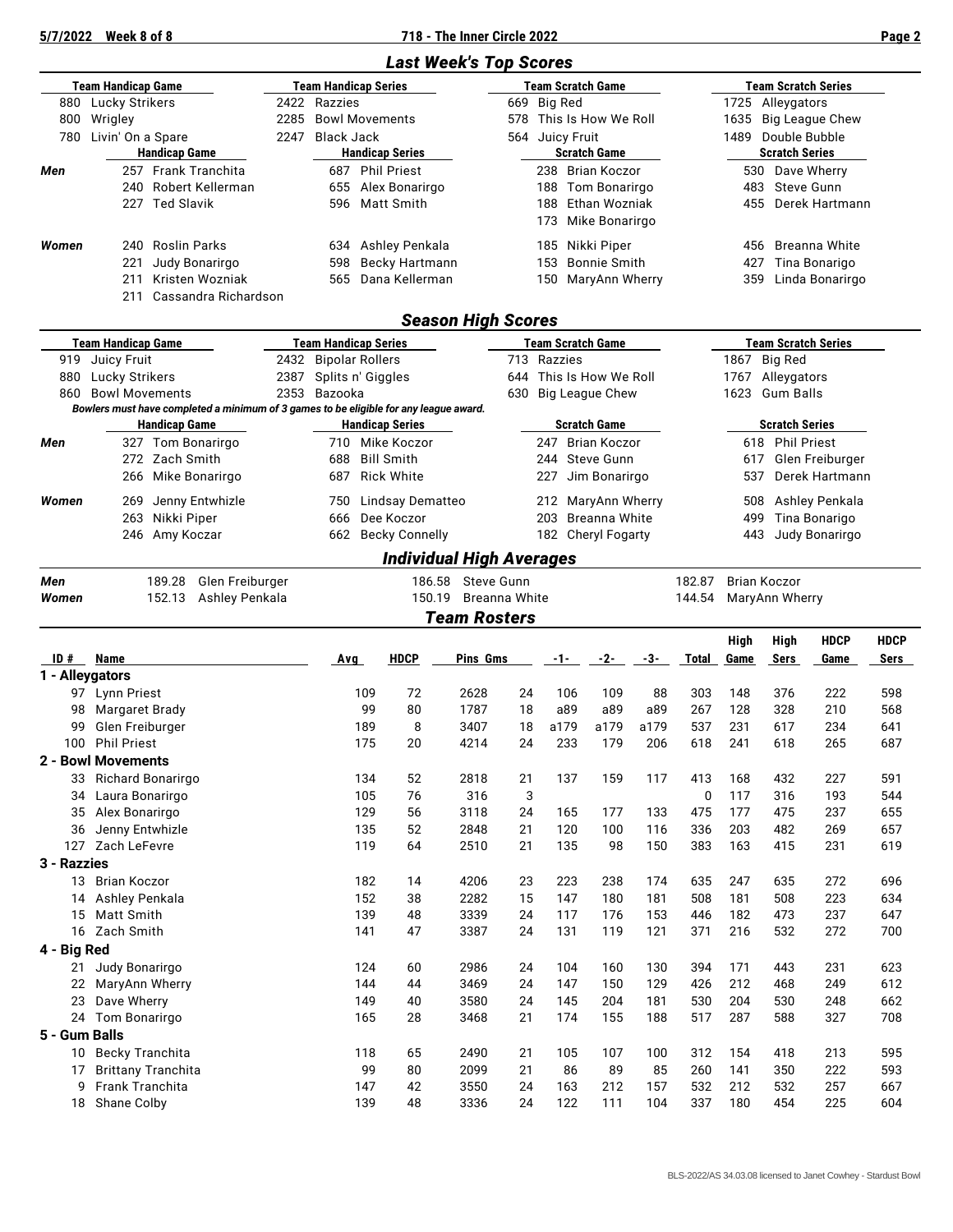| 5/7/2022       | Week 8 of 8                                      |            |             | 718 - The Inner Circle 2022 |          |             |             |             |              |              |                            |                     | Page 3              |
|----------------|--------------------------------------------------|------------|-------------|-----------------------------|----------|-------------|-------------|-------------|--------------|--------------|----------------------------|---------------------|---------------------|
| ID#            | Name                                             | Avg        | <b>HDCP</b> | Pins Gms                    |          | $-1-$       | $-2-$       | -3-         | <b>Total</b> | High<br>Game | <b>High</b><br><b>Sers</b> | <b>HDCP</b><br>Game | <b>HDCP</b><br>Sers |
|                | 6 - Split Happens                                |            |             |                             |          |             |             |             |              |              |                            |                     |                     |
|                | 25 Phil Segretto                                 | 124        | 60          | 2980                        | 24       | 144         | 96          | 153         | 393          | 170          | 416                        | 221                 | 589                 |
| 71             | Maggie Hanley                                    | 101        | 79          | 2445                        | 24       | 84          | 81          | 102         | 267          | 136          | 358                        | 221                 | 600                 |
| 72             | Rob Hanley                                       | 124        | 60          | 2991                        | 24       | 104         | 111         | 151         | 366          | 187          | 415                        | 246                 | 584                 |
| 27             | <b>Becky Connelly</b>                            | 121        | 63          | 2802                        | 23       | 104         | 108         | 111         | 323          | 158          | 458                        | 229                 | 662                 |
| 7 - Black Jack |                                                  |            |             |                             |          |             |             |             |              |              |                            |                     |                     |
|                | 5 Vicki Slavik                                   | 103        | 77          | 2182                        | 21       | 88          | 106         | 108         | 302          | 126          | 352                        | 200                 | 574                 |
| 6              | <b>Ted Slavik</b>                                | 125        | 60          | 2629                        | 21       | 129         | 131         | 165         | 425          | 165          | 425                        | 227                 | 611                 |
| 7              | Judi Dyer                                        | 113        | 69          | 2389                        | 21       | 113         | 112         | 127         | 352          | 143          | 370                        | 211                 | 567                 |
| 8              | Dale Dyer                                        | 117        | 66          | 2117                        | 18       | 102         | 142         | 105         | 349          | 142          | 402                        | 211                 | 624                 |
|                | 8 - Big League Chew                              |            |             |                             |          |             |             |             |              |              |                            |                     |                     |
| 31             | Julia Ryan                                       | 123        | 61          | 2229                        | 18       | 106         | 127         | 97          | 330          | 163          | 416                        | 214                 | 590                 |
| 32             | Jack Ryan                                        | 153        | 37          | 3691                        | 24       | 150         | 142         | 137         | 429          | 193          | 521                        | 231                 | 635                 |
| 122            | <b>Becky Hartmann</b>                            | 129        | 56          | 1938                        | 15       | 146         | 117         | 158         | 421          | 158          | 421                        | 217                 | 598                 |
| 123            | Derek Hartmann                                   | 154        | 36          | 2777                        | 18       | 161         | 122         | 172         | 455          | 201          | 537                        | 236                 | 648                 |
|                | 9 - Gutter Clutter                               |            |             |                             |          |             |             |             |              |              |                            |                     |                     |
| 1              | <b>Alvie Meadows</b>                             | 100        | 80          | 2114                        | 21       | 90          | 74          | 116         | 280          | 127          | 332                        | 207                 | 564                 |
| 2              | Sandy Harris                                     | 100        | 80          | 2119                        | 21       | 111         | 79          | 128         | 318          | 128          | 351                        | 211                 | 603                 |
| 84             | <b>Sharon Santos</b>                             | 101        | 79          | 1523                        | 15       | a91         | a91         | a91         | 273          | 131          | 345                        | 205                 | 585                 |
|                | 85 Tony Santos                                   | 116        | 67          | 2102                        | 18       | 101         | 98          | 106         | 305          | 143          | 375                        | 210                 | 580                 |
|                | 10 - Juicy Fruit                                 |            |             |                             |          |             |             |             |              |              |                            |                     |                     |
| 37             | Mike Koczor                                      | 152        | 38          | 3659                        | 24       | 144         | 155         | 108         | 407          | 210          | 572                        | 250                 | 710                 |
| 38             | Dee Koczor                                       | 123        | 61          | 2970                        | 24       | 110         | 113         | 109         | 332          | 160          | 441                        | 235                 | 666                 |
| 39             | Linda Bonarirgo                                  | 124        | 60          | 2986                        | 24       | 137         | 114         | 108         | 359          | 177          | 408                        | 238                 | 609                 |
|                | 40 Mike Bonarirgo                                | 156        | 35          | 3744                        | 24       | 173         | 158         | 140         | 471          | 226          | 562                        | 266                 | 682                 |
|                |                                                  |            |             |                             |          |             |             |             |              |              |                            |                     |                     |
|                | 11 - Splits n' Giggles                           |            |             |                             |          |             |             |             |              |              |                            |                     |                     |
| 111<br>112     | <b>Terese Krafcheck</b><br><b>Bill Krafcheck</b> | 89<br>116  | 88<br>67    | 1870<br>2444                | 21<br>21 | a79<br>a106 | a79<br>a106 | a79<br>a106 | 237<br>318   | 119<br>144   | 309<br>371                 | 206<br>213          | 570<br>578          |
| 110            | <b>Meredith Krafcheck</b>                        | 111        | 71          | 2668                        | 24       | 134         | 87          | 125         | 346          | 149          | 383                        | 236                 | 640                 |
| 48             | Jim Bonarirgo                                    | 166        | 27          | 3996                        | 24       | 163         | 118         | 149         | 430          | 227          | 585                        | 256                 | 666                 |
|                |                                                  |            |             |                             |          |             |             |             |              |              |                            |                     |                     |
| 12 - Wrigley   |                                                  |            |             |                             |          |             |             |             |              |              |                            |                     |                     |
| 58             | Mike Rudolph                                     | 101        | 79          | 2440                        | 24       | 117         | 114         | 98          | 329          | 139          | 348                        | 206                 | 574                 |
| 59             | <b>Bonnie Smith</b>                              | 118        | 65          | 2835                        | 24       | 105         | 153         | 107         | 365          | 175          | 402                        | 243                 | 606                 |
| 60             | <b>Bill Smith</b><br>Cassandra Richardson        | 132<br>121 | 54<br>63    | 2779<br>2551                | 21<br>21 | a122<br>122 | a122<br>148 | a122<br>102 | 366<br>372   | 211<br>167   | 508<br>418                 | 271<br>233          | 688<br>616          |
| 120            |                                                  |            |             |                             |          |             |             |             |              |              |                            |                     |                     |
|                | 13 - This Is How We Roll                         |            |             |                             |          |             |             |             |              |              |                            |                     |                     |
|                | 53 Rick White                                    | 158        | 33          | 2854                        | 18       | 154         | 152         | 106         | 412          | 220          | 579                        | 264                 | 687                 |
| 54             | Breanna White                                    | 150<br>98  | 40<br>81    | 3154                        | 21       | 155         | 160         | 141         | 456          | 203          | 498                        | 243                 | 618                 |
| 55             | Angie Gunn<br>56 Steve Gunn                      |            |             | 1185                        | 12       | 82          | 101         | 87          | 270          | 148          | 326                        | 232                 | 578                 |
|                |                                                  | 186        | 11          | 2239                        | 12       | 155         | 165         | 163         | 483          | 244          | 612                        | 252                 | 636                 |
|                | 14 - Livin' On a Spare                           |            |             |                             |          |             |             |             |              |              |                            |                     |                     |
| 65             | Dana Kellerman                                   | 99         | 80          | 1993                        | 20       | 107         | 88          | 127         | 322          | 155          | 350                        | 222                 | 565                 |
| 66             | Robert Kellerman                                 | 131        | 55          | 2110                        | 16       | 183         | 136         | 120         | 439          | 183          | 439                        | 240                 | 617                 |
| 91             | Amy Koczar                                       | 114        | 68          | 2413                        | 21       | 105         | 117         | 114         | 336          | 166          | 408                        | 246                 | 648                 |
|                | 92 Marc Krolikiewicz                             | 119        | 64          | 2867                        | 24       | 115         | 99          | 119         | 333          | 176          | 424                        | 241                 | 631                 |
| 15 - Bazooka   |                                                  |            |             |                             |          |             |             |             |              |              |                            |                     |                     |
|                | 49 Cheryl Fogarty                                | 141        | 47          | 2826                        | 20       | 101         | 128         | 126         | 355          | 182          | 489                        | 228                 | 627                 |
| 50             | Perry Segretto                                   | 148        | 41          | 3566                        | 24       | 127         | 114         | 125         | 366          | 195          | 500                        | 233                 | 623                 |
| 124            | Abby Wold                                        | 123        | 61          | 2970                        | 24       | 133         | 130         | 86          | 349          | 149          | 398                        | 209                 | 578                 |
|                | 69 Courtney Segretto                             | 102        | 78          | 2160                        | 21       | 86          | 107         | 88          | 281          | 151          | 380                        | 224                 | 599                 |
|                | 16 - Out Numbered                                |            |             |                             |          |             |             |             |              |              |                            |                     |                     |
| 115            | <b>Bethany Smith</b>                             | 98         | 81          | 2361                        | 24       | 98          | 93          | 87          | 278          | 125          | 332                        | 209                 | 584                 |
| 109            | Summer Smith                                     | 74         | 100         | 1568                        | 21       | a64         | a64         | a64         | 192          | 98           | 269                        | 206                 | 593                 |
| 125            | Cody Kozar                                       | 113        | 69          | 2377                        | 21       | 105         | 92          | 106         | 303          | 152          | 384                        | 218                 | 582                 |
|                | 126 Danielle Malcolm                             | 78         | 97          | 1405                        | 18       | 100         | 100         | 57          | 257          | 100          | 257                        | 199                 | 554                 |
|                | 17 - Double Bubble                               |            |             |                             |          |             |             |             |              |              |                            |                     |                     |
|                | 45 Jeff Smith                                    | 97         | 82          | 2347                        | 24       | 112         | 95          | 69          | 276          | 124          | 324                        | 210                 | 578                 |
| 46             | Jimmy Piper                                      | 117        | 66          | 2351                        | 20       | a107        | a107        | a107        | 321          | 150          | 379                        | 209                 | 573                 |
| 47             | Nikki Piper                                      | 135        | 52          | 3251                        | 24       | 144         | 136         | 185         | 465          | 211          | 465                        | 263                 | 627                 |
|                | 70 Tina Bonarigo                                 | 139        | 48          | 2931                        | 21       | 145         | 148         | 134         | 427          | 175          | 499                        | 228                 | 658                 |